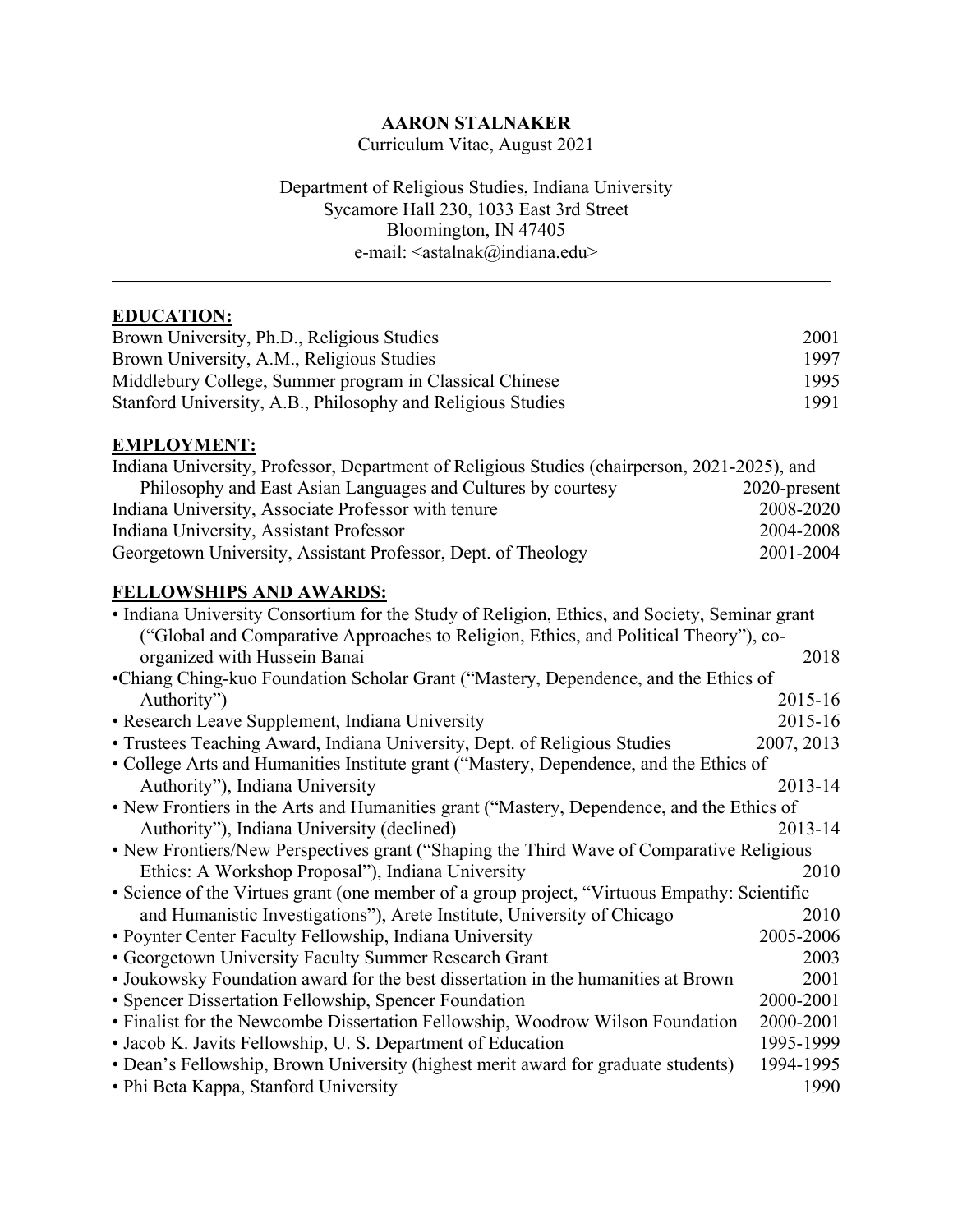## **RESEARCH AND TEACHING INTERESTS:**

- Comparative Religious Ethics
- Chinese Philosophy and Religious Thought
- Christian Thought and Ethics
- Moral Philosophy
- Philosophy of Religions (theistic, non-theistic, and comparative)
- Method and Theory in the Study of Religion

# **BOOK:**

*Mastery, Dependence, and the Ethics of Authority*. New York: Oxford University Press, 2020.

Discussed: Sole focus of a panel at the Central division meeting of the American Philosophical Association meeting, February 2020; discussion published in *Philosophy East and West* 71.2 (April 2021) Sole focus of a panel at the annual meeting of the American Academy of Religion conference, November 2021

*Overcoming Our Evil: Human Nature and Spiritual Exercises in Xunzi and Augustine.* Moral Traditions series, ed. James Keenan. Georgetown University Press, 2006.

| Reviewed:  | <i>Theological Book Review 22.1 (2010): 66-67 (J. McGarry)</i><br>Journal of the Society of Christian Ethics 30.2 (2010): 215-216 (M. Farina)<br>Augustinian Studies 40.1 (2009): 169-176 (M. Cameron)<br>Bulletin of the Institute of Chinese Literature and Philosophy, Academia<br>Sinica 34 (March 2009): 319-326 (J. Eichman)<br>Journal of the American Academy of Religion 76.1 (June 2008): 183-186<br>(W. Farley)<br><i>Theological Studies</i> 69.1 (March 2008): 201-202 (J. Miller)<br>Dao: a Journal of Comparative Philosophy 6 (2007): 318-323 (S. Angle)<br>Journal of Chinese Religions 35 (2007): 190-191 (J. Berthrong)<br>Chinese Cross Currents 4.4 (October 2007): 186-190 (L. Chan)<br>Religious Studies Review 33.3 (July 2007): 218 (A. Yong)<br>Journal of Chinese Philosophy 34.2 (June 2007): 311-314 (R. Wang)<br><i>Christian Century</i> 124.9 (May 1, 2007): 24 (R. Lovin)<br>Notre Dame Philosophical Reviews 2007.03.14 (T. C. Kline) |
|------------|-------------------------------------------------------------------------------------------------------------------------------------------------------------------------------------------------------------------------------------------------------------------------------------------------------------------------------------------------------------------------------------------------------------------------------------------------------------------------------------------------------------------------------------------------------------------------------------------------------------------------------------------------------------------------------------------------------------------------------------------------------------------------------------------------------------------------------------------------------------------------------------------------------------------------------------------------------------------------|
| Discussed: | Partial focus of a panel at the American Academy of Religion national<br>meeting, October 2008<br>Breakfast with an author session, Society of Christian Ethics annual                                                                                                                                                                                                                                                                                                                                                                                                                                                                                                                                                                                                                                                                                                                                                                                                  |
|            | meeting, January 2008<br>Sole focus of a panel at the American Academy of Religion national<br>meeting, November 2007                                                                                                                                                                                                                                                                                                                                                                                                                                                                                                                                                                                                                                                                                                                                                                                                                                                   |

## **EDITED BOOK:**

*Religious Ethics in a Time of Globalism: Shaping a Third Wave of Comparative Analysis.* Co-edited with Elizabeth M. Bucar. New York: Palgrave Macmillan, 2012.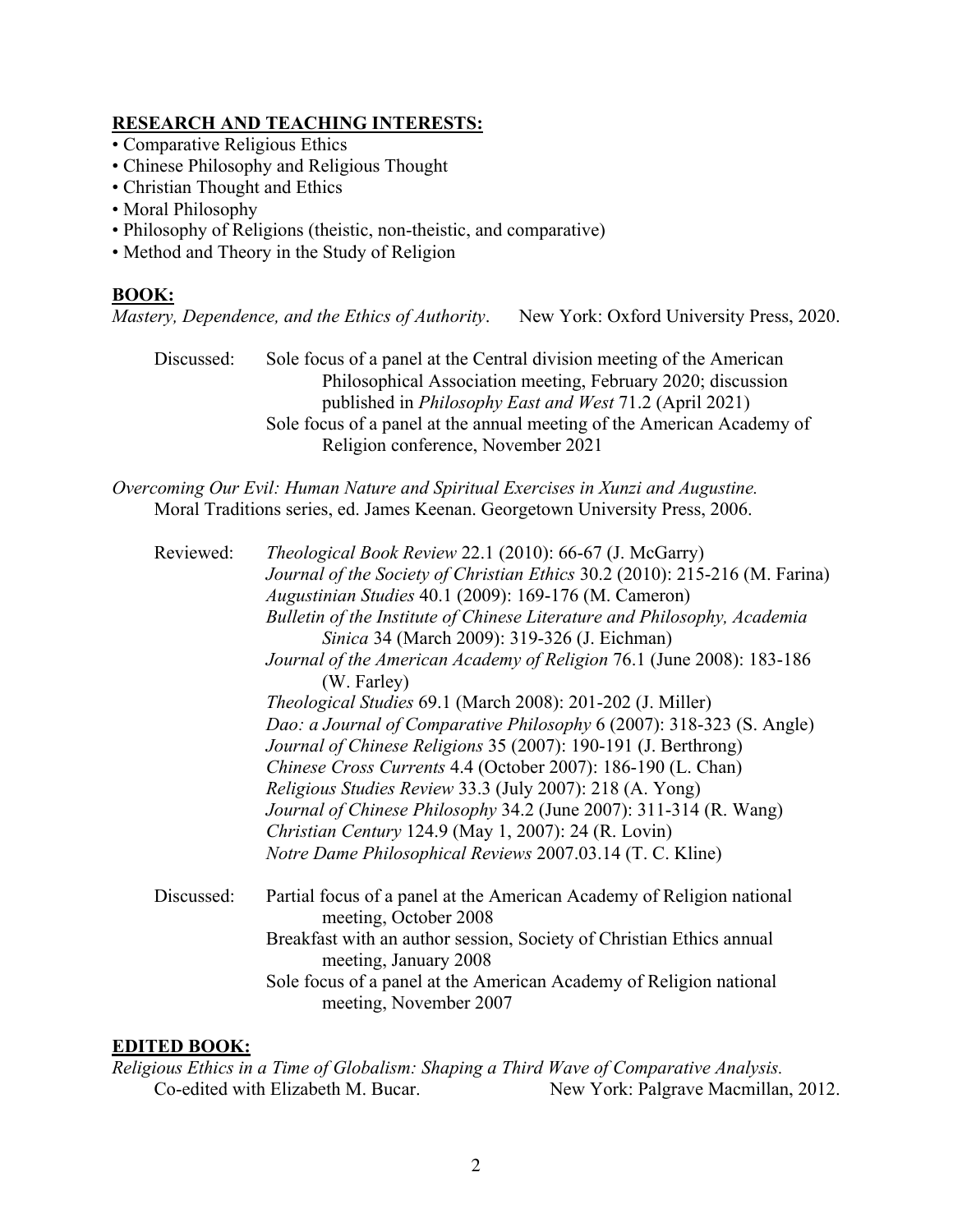Reviewed: *Religious Studies Review* 42.3 (2016): 198 (B. Grelle)

Discussed: sole focus of a panel at the Society of Christian Ethics annual meeting, January 2015

### **REFEREED ARTICLES AND CHAPTERS:**

"Dependence and Autonomy in Early Confucianism" Forthcoming in *Oxford Handbook of Chinese Philosophy*, ed. Justin Tiwald (Oxford UP).

"Striving for the Impossible: Early Confucians on Perfect Virtue in an Imperfect World" In *Michael Slote Encountering Chinese Philosophy: A Cross-Cultural Approach to Ethics and Moral Philosophy*, ed. Yong Huang (London: Bloomsbury, 2020): 179-198.

"Roles and Virtues: Early Confucians on Social Order and the Different Aspects of Ethics" *Perspectives in Role Ethics: Virtues, Reasons, and Obligation*, ed. Christine Swanton and Tim Dare (Routledge, 2020): 95-122.

"The Innocuous Legacy of Christian Ethics in Comparative Religious Ethics" *Journal of Religious Ethics* 47.4 (December 2019): 778-780.

## "Self-Cultivation"

In *Dao Companion to the Philosophy of Xunzi*, ed. Eric Hutton (Dordrecht: Springer, 2016): 35-65.

"In Defense of Ritual Propriety" *European Journal of Philosophy of Religion* 8.1 (Spring 2016): 117-141.

"Confucianism, Democracy, and the Virtue of Deference" *Dao: a Journal of Comparative Philosophy* 12.4 (December 2013): 441-459*.*

#### "Xunzi"

In *International Encyclopedia of Ethics*, ed. Hugh LaFollette (Oxford: Wiley-Blackwell, 2013): 5569–5573.

"Comparative Religious Ethics"

In *International Encyclopedia of Ethics*, ed. Hugh LaFollette (Oxford: Wiley-Blackwell, 2013): 944-953.

"Introduction: The 'Third Wave' of Comparative Religious Ethics," with Elizabeth M. Bucar in *Religious Ethics in a Time of Globalism* (New York: Palgrave Macmillan, 2012), 1-26.

"Mastery, Authority, and Hierarchy in the 'Inner Chapters' of the *Zhuāngzǐ*" *Soundings: An Interdisciplinary Journal* 95.3 (2012): 255-283; reprinted in *Religious Ethics in a Time of Globalism* (New York: Palgrave Macmillan, 2012): 177-203.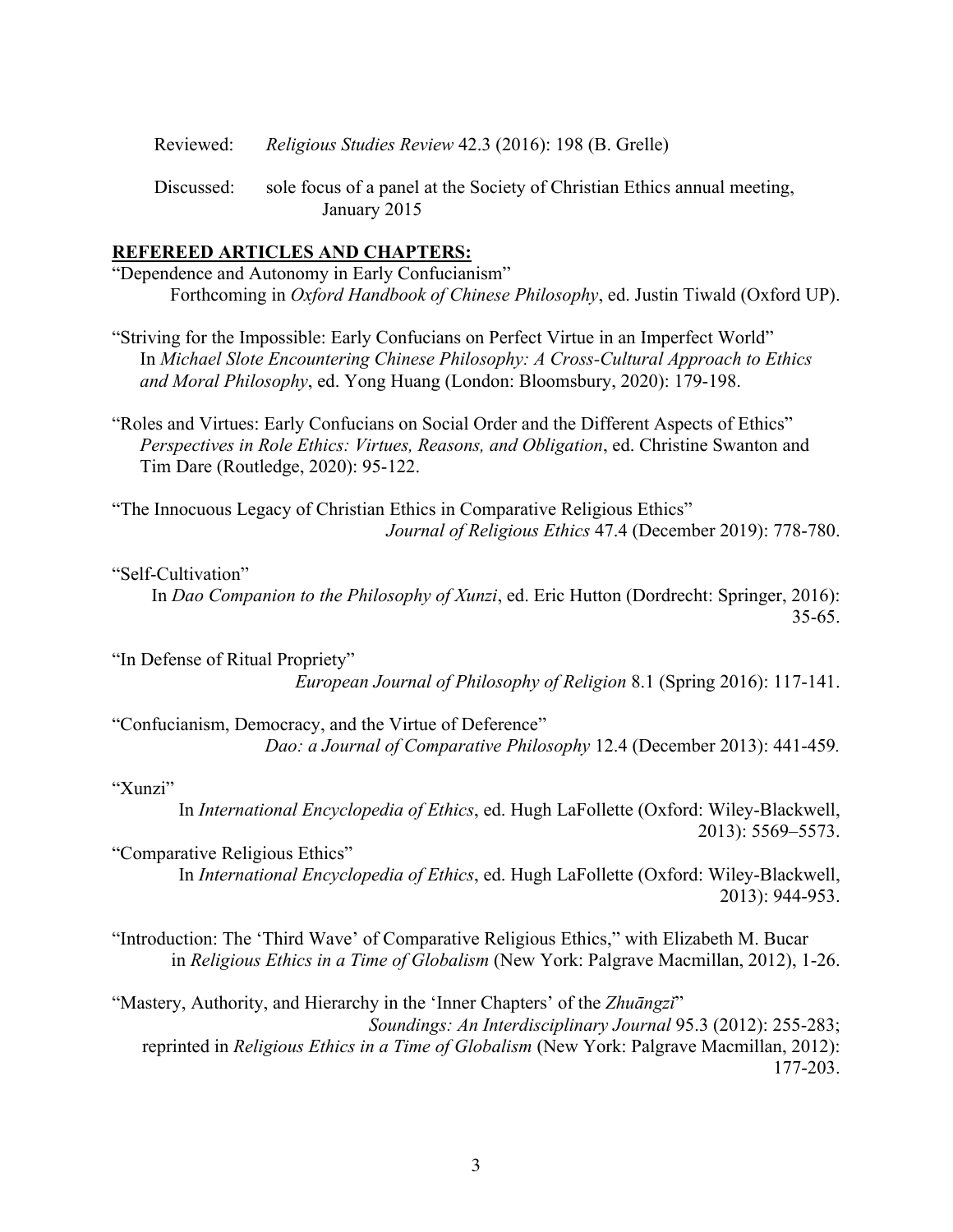"Xunzi's Moral Analysis of War and Some of its Contemporary Implications" *Journal of Military Ethics* 11.2 (August 2012): 97-113. reprinted in *Chinese Just War Ethics: Origin, Development, and Dissent*, ed. Ping-cheung Lo and Sumner B. Twiss (New York: Routledge, 2015): 135-152.

"Virtue as Mastery in Early Confucianism" *Journal of Religious Ethics* 38.3 (September 2010): 404-428.

"Judging Others: History, Ethics, and the Purposes of Comparison" *Journal of Religious Ethics* 36.3 (September 2008): 425–444.

"The Mencius-Xunzi Debate in Early Confucian Ethics" In *Teaching Confucianism*, ed. Jeffrey L. Richey, AAR's Teaching Religion series (New York: Oxford University Press, 2007): 85-105.

"Focus Introduction: Anthropos and Ethics: Categories of Inquiry and Procedures of Comparison" (co-authored with Mark Berkson, Thomas Lewis, and Jon Schofer) *Journal of Religious Ethics* 33.2 (Summer 2005): 177-185.

"Comparative Religious Ethics and the Problem of 'Human Nature'" *Journal of Religious Ethics* 33.2 (Summer 2005): 187-224.

"Spiritual Exercises and the Grace of God: Paradoxes of Personal Formation in Augustine" *Journal of the Society of Christian Ethics* 24.2 (Fall/Winter 2004): 137-170.

"Rational Justification in Xunzi: On His Use of the Term *Lǐ* 理" *International Philosophical Quarterly* 44.1 (March 2004): 53-68.

"Aspects of Xunzi's Engagement with Early Daoism" *Philosophy East and West* 53.1 (March 2003): 87-129.

# **NON-REFEREED PUBLICATIONS:**

"Conceptual Approaches in Comparative Religious Ethics" Forthcoming, *Blackwell Encyclopedia of Religious Ethics*, ed. William Schweiker.

"Relations and Practices of Virtue: Replies to Commentators" *Philosophy East and West* 71.2 (April 2021): 525-536.

"We're All in this Together?" *Journal of Religious Ethics* 48.3 (September 2020): 352–354.

"On Comparative Religious Ethics as a Field of Study," with Elizabeth M. Bucar *Journal of Religious Ethics* 42.2 (June 2014): 358–384.

"Transforming the Self: Confession and Performance in the Thought of Augustine and Xunzi"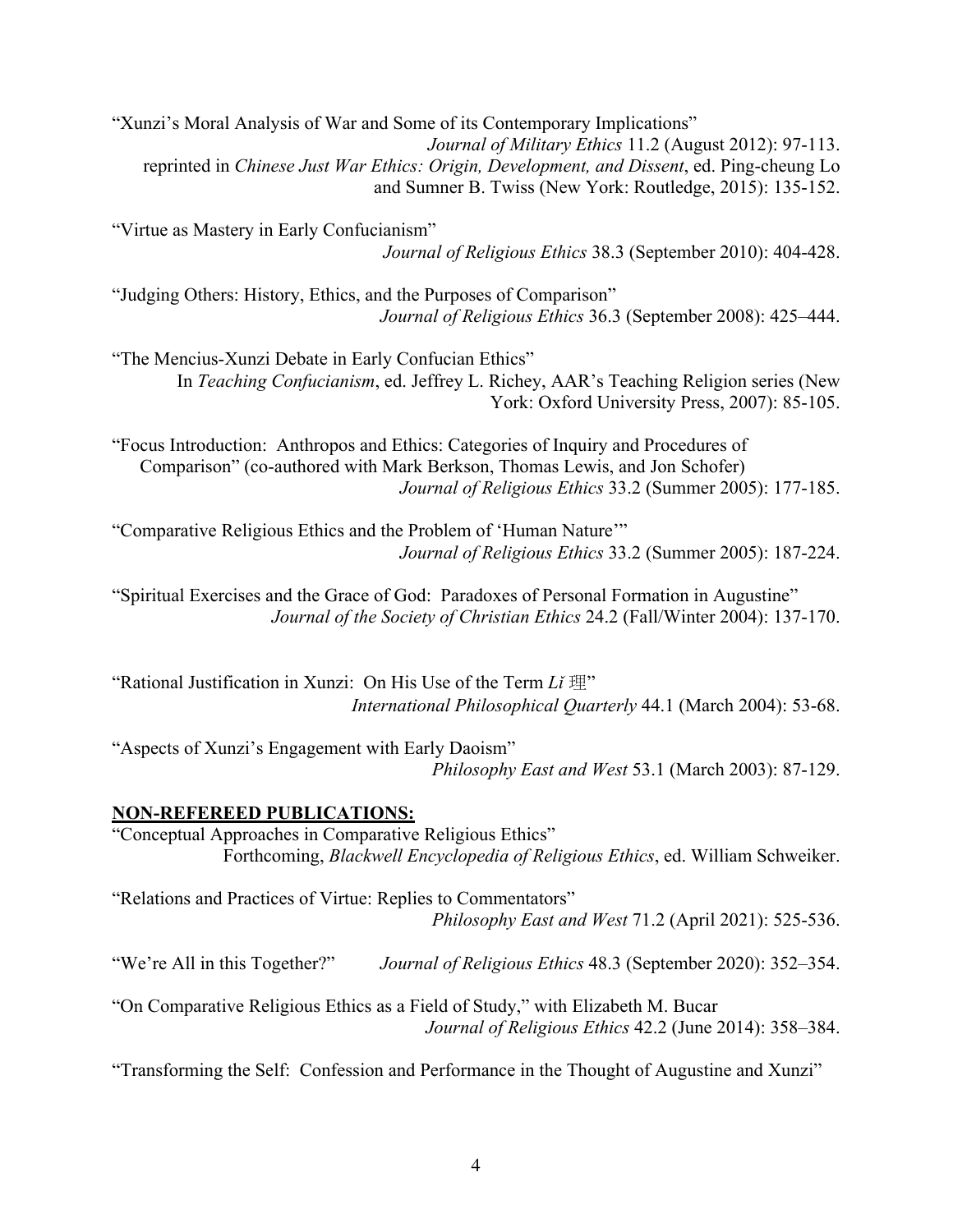In *Augustine and World Religions*, ed. Brian Brown, John Doody, and Kim Paffenroth (Lanham, MD: Lexington Books, 2008): 227-274.

"Xunzi" *Encyclopedia of Religion*, 2<sup>nd</sup> ed., vol. 14 (New York: Macmillan, 2005): 9862-3.

## **REVIEWS:**

Review of *Ritual and Religion in the Xunzi*, edited by T. C. Kline III and Justin Tiwald (Albany, N.Y.: State University of New York Press, 2014) *Dao: a Journal of Comparative Philosophy* 14.4 (December 2015): 615–619.

Review of *Virtue Ethics and Consequentialism in Early Chinese Philosophy*, Bryan Van Norden (New York: Cambridge University Press, 2007)

*The Journal of Religion* 89.2 (April 2009): 280-282.

Review of *The Politics of Mourning in Early China*, Miranda Brown (Albany, N.Y.: SUNY Press, 2007)

*Journal of the American Academy of Religion* 76.4 (December 2008): 1039-1043.

Review of *Virtue, Nature, and Moral Agency in the Xunzi*, T.C. Kline III and Philip J. Ivanhoe, eds. (Indianapolis, Ind.: Hackett, 2000)

*The Journal of Chinese Philosophy* (June 2002): 293-296.

## **CONFERENCE PRESENTATIONS AND INVITED LECTURES (selected):**

"Early Chinese Cosmopolitanism? Reconsidering "Walking Two Roads" in the *Zhuangzi.*" To be presented at the 12<sup>th</sup> East-West Philosophers' Conference, University of Hawai'i. May 2022

- "Overcoming Our Evil: Spiritual Exercises in Augustine and Early Confucianism." To be presented at Loyola Marymount University. postponed postponed
- "Response to panelists." Presented at the Central Division meeting of the American Philosophical Association. February 2020

"Dependence, Autonomy, and the Varieties of Relationship." Presented at the Columbia Society for Comparative Philosophy, Columbia University. January 2020

"Sagehood and Tyranny: Reconsidering Some of Xunzi's Political Ideas." Presented at the International Society for Chinese Philosophy meeting in conjunction with the annual meeting of the American Academy of Religion. November 2018

"Striving for the Impossible: Early Confucians on Perfect Virtue in an Imperfect World." Presented at an international conference on Michael Slote's encounter with Chinese Philosophy, The Chinese University of Hong Kong. March 2018

"Thoughts on the Legacy of Christian Ethics in Comparative Religious Ethics." Presented at the Society of Christian Ethics annual meeting. January 2018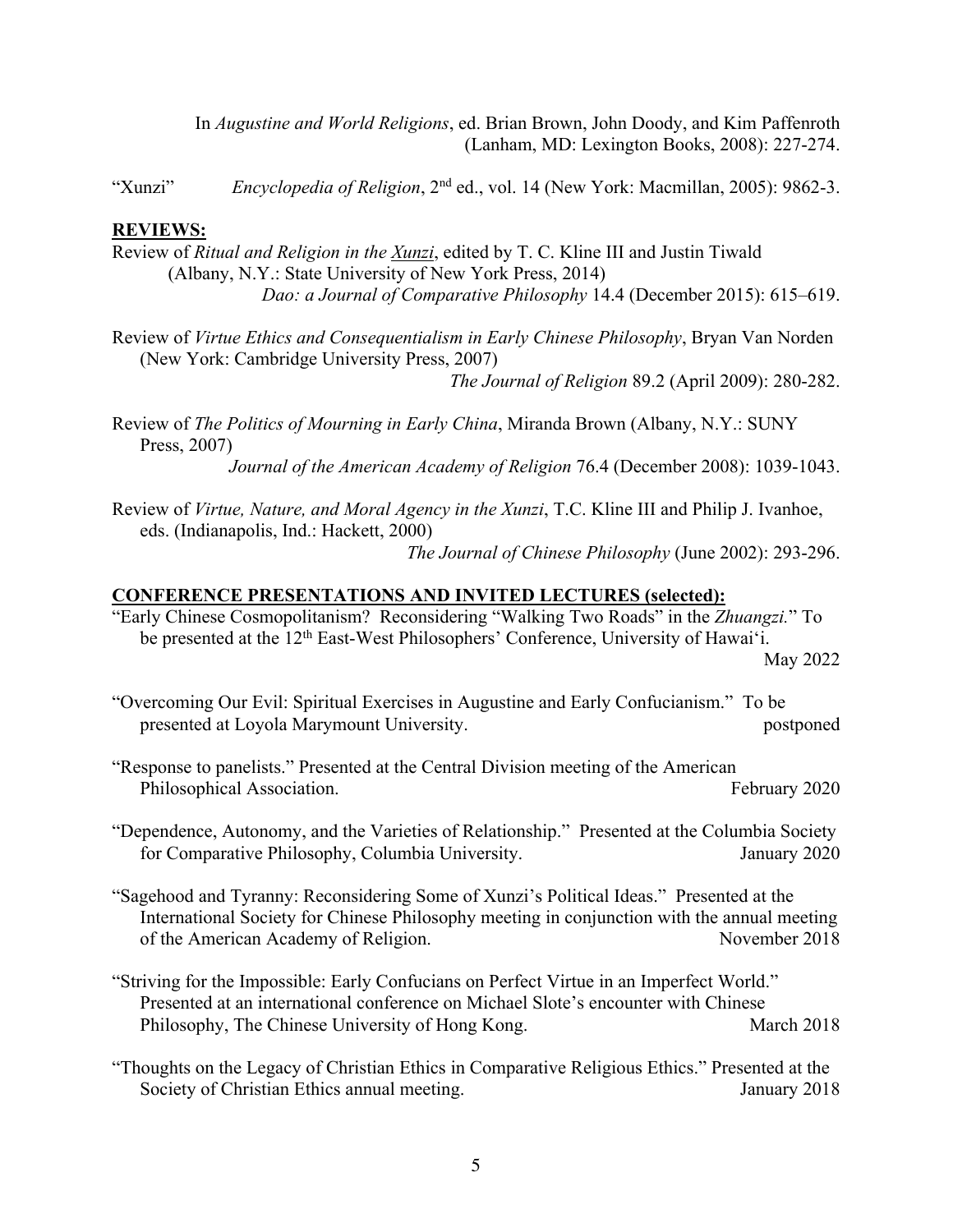"Debating Universal Empire: The Early Chinese Quest for Order." Presented at Oxford University. July 2017

"Dreaming of a Meritocracy." Presented at the annual meeting of the American Academy of Religion. November 2016

"The Confucian Dào: Virtue as the Fruit of Shared Practices." Presented at Oberlin College. September 2016

- "An Early Confucian Theory of Shared Practice." Presented at the 11<sup>th</sup> East-West Philosophers' Conference, University of Hawai'i at Mānoa; and also at the 12th Annual Midwest Conference on Chinese Thought, University of Chicago. March and May, 2016
- "Rethinking Dependence with the Early Confucians." Keynote lecture given at the 24<sup>th</sup> Philosophical Collaborations Conference at Southern Illinois University, Carbondale, IL. March 2016
- "Why role ethics? Early Confucians on social order and the different aspects of ethics." Presented at a conference on role ethics hosted by the University of Auckland Philosophy Department, Auckland, New Zealand. Ianuary 2016
- "Teacher-Student Relationships in the *Mengzi*." Presented at the Midwest Conference on Chinese Thought, North Central College. May 2015
- "Facing Human Vulnerability in a Dangerous World: Two Chinese Responses." Presented at the University of Alaska, Anchorage. March 2015

"Response to panelists." Presented at the annual meeting of the Society of Christian Ethics, as part of a panel of critical appraisals of *Religious Ethics in a Time of Globalism*. January 2015

- "Xunzi on Virtue Politics and the Authority of the Wise." Versions presented at the Rutgers Workshop on Chinese Philosophy, the Midwest Conference on Chinese Thought (in absentia), and the International Symposium on Xunzi Research: Review and New Explorations, Han Dan, Hebei, PRC. April and June, 2014
- "Dependence and Autonomy in Early Confucian Teaching Relationships." Presented at the 18<sup>th</sup> annual meeting of the International Society for Chinese Philosophy. July 2013
- "Mastery and Dependence in Early Confucianism." Versions presented at the Society for Asian and Comparative Philosophy annual meeting, and also the American Academy of Religion annual meeting. October, November 2012

"Xunzi's Moral Analysis of War and Some of its Contemporary Implications." Presented at Hong Kong Baptist University during a conference on Chinese Ethics of War and Peace. August 2011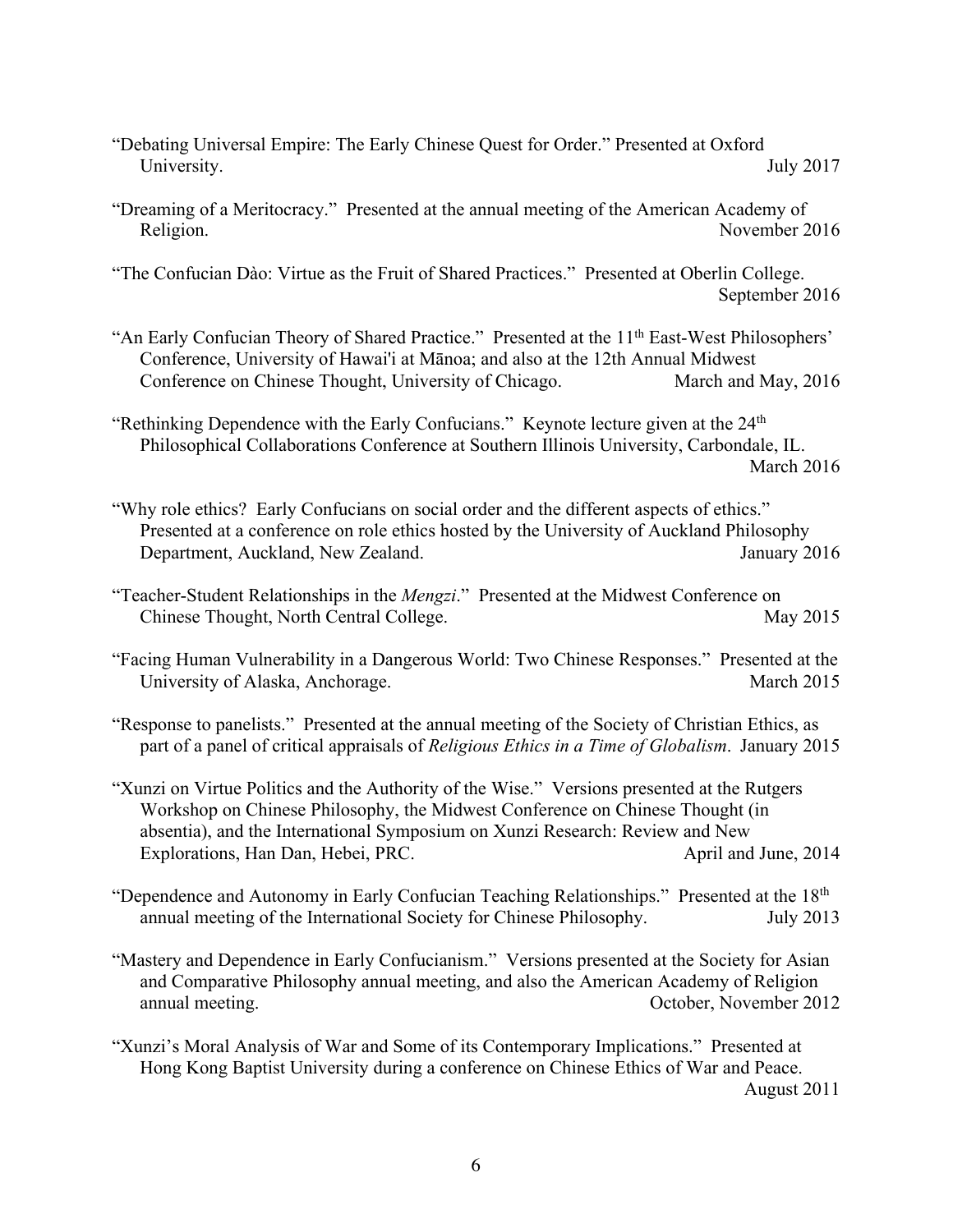- "The 'Third Wave' of Comparative Religious Ethics—Characterization and Prospects." Presented at the annual meeting of the Society of Christian Ethics. January 2011
- "Mastery, Authority, and Hierarchy in the Inner Chapters of the *Zhuangzi*." Presented at a workshop on comparative religious ethics, Indiana University Corober 2010
- "Mastery, Authority, and Hierarchy in the *Zhuangzi*." Presented at the Midwest Conference on Chinese Thought, Depaul University May 2010
- "Disputing the Ethics of Ritual in Early China." Presented at the annual meeting of the American Academy of Religion, as part of a panel on "Self and Action" to a Comparative Perspective Seminar on Religions in Chinese and Indian Cultures November 2009
- "Virtue as Mastery in Early Confucianism." Invited lecture at Harvard Divinity School, as part of a series of lectures on "Moral Worlds and Religious Subjectivities" hosted by the Center for the Study of World Religions February, 2009
- Responded to panelists at the annual meeting of the American Academy of Religion, as part of a panel of critical appraisals of new work in Confucian ethics. October 2008

"Confucian Democracy and the Question of Deference" Bristol lecture in ethics, Florida State University, Department of Religion October 2008

- "Xúnzi on kě  $\overline{q}$ , yù  $\overline{q}$ , and zhì  $\overline{q}$ ." Presented at the Pacific Division Meeting of the American Philosophical Association. March 2008
- "Law and Virtue Revisited: Inspiration, Coercion, and Paternalism in Early Confucianism." Presented at the University of Oregon during a conference on Chinese thought. March 2008
- "Equality, Mastery, and Dependence: Overview of Work in Progress." Presented at the annual meeting of the Society of Christian Ethics. January 2008
- "Response to panelists." Presented at the annual meeting of the American Academy of Religion, as part of a panel of critical appraisals of my first book. November 2007
- "Virtue as Mastery in Early Chinese Thought." Presented at the Central Division Meeting of the American Philosophical Association. April 2007
- "Varieties of Comparison within Religious Studies." Presented at the annual meeting of the American Academy of Religion, as part of a panel on "The State of Comparative Enterprise in the Study of Religions." November 2006
- "Natural and Unnatural Hierarchies." Presented at the Poynter Center Faculty Fellows Fall Symposium. October 2006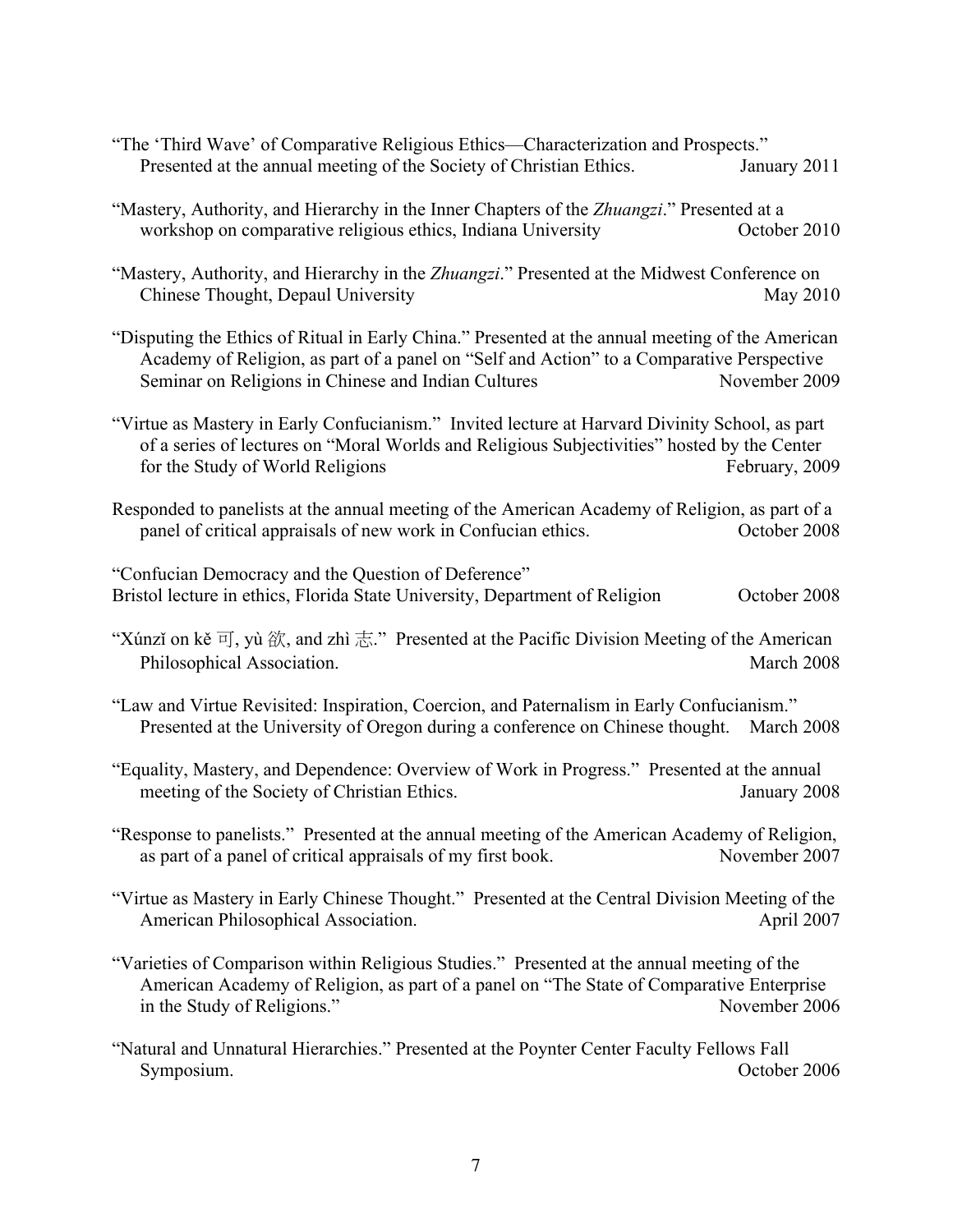- "Confucian Democracy and the Virtue of Deference." Presented at the Eastern Division Meeting of the American Philosophical Association. December 2005
- "Ritual and the 'Mode of Subjection' in Xunzi, with Comparative Observations." Presented at Indiana University, East Asian Studies Center, East Asian Colloquium Series. March 2005
- "Comparative Religious Ethics and the Problem of 'Human Nature.'" Presented at Indiana University, Department of Religious Studies. February 2004
- "Spiritual Exercises and the Grace of God: Paradoxes of Personal Formation in Augustine" Presented at the national meeting of the Society of Christian Ethics. January 2004
- "'West' Implies 'East': Comparison and the Characterization of Distinctive 'Civilizations." Presented at Georgetown University as one of four invited Provost's Seminars on "Western Civilization" and its role in the intellectual agenda of the contemporary academy.

December 2003

- "The Problem of Human 'Nature': Contributions from Comparative Religious Ethics." Presented at Harvard Divinity School. December 2002
- "Constructive Comparisons: Preliminary and Final Ends in Comparative Religious Ethics." Presented at the annual meeting of the American Academy of Religion. November 2002
- "Xunzi on Emotions." Presented at the Center for Chinese Studies, University of Michigan, for a conference on Xunzi, responding to a recent anthology of critical essays. March 2001
- "Xunzi on Ritual as a Spiritual Exercise." Presented at Davidson College, Department of Religion. January 2001
- "Overcoming Our Evil: Spiritual Exercises and Personhood in Augustine and Xunzi." Presented at Princeton University, Department of Religion. January 2001
- "Retrieving Diverse Traditions of Spiritual Exercises for Contemporary Religious Ethics." Presented at Georgetown University, Department of Theology. January 2001
- "The Continued Relevance of the Very Idea of a Conceptual Scheme to the Comparative Study of Religion." Presented at Congress 2000: The Future Of The Study Of Religion, a conference co-sponsored by Boston University and Harvard University. September 2000
- "Rationality in Xunzi." Presented to the Philosophy of Religion section at the annual meeting of the American Academy of Religion. November 1998
- "Toward a Social Ethic in Kierkegaard's Works of Love." Presented at the Mid-Atlantic regional meeting of the American Academy of Religion. March 1998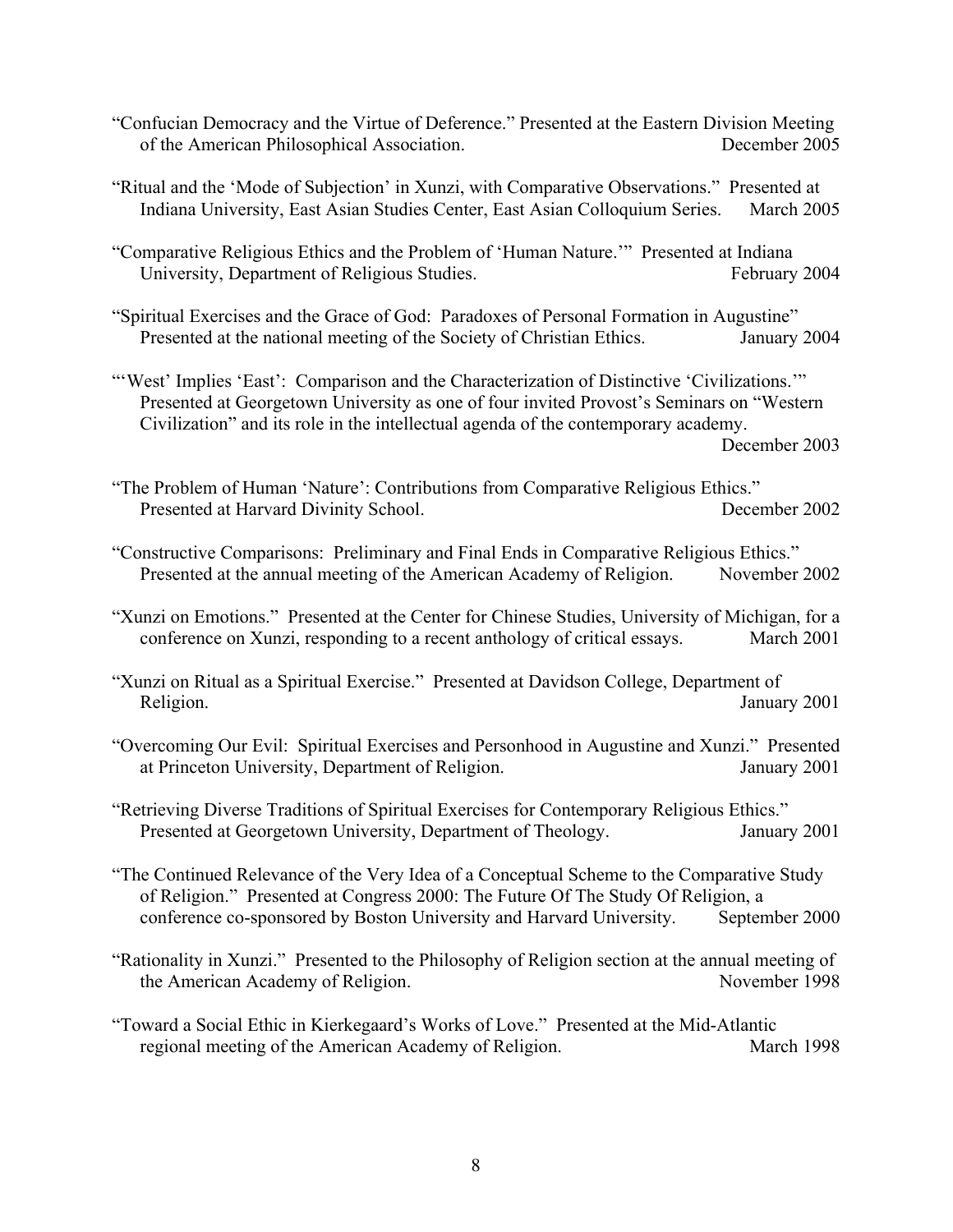"Comparative Religious Ethics and Contemporary Critique." Presented at the New England regional meeting of the American Academy of Religion. March 1996

## **TEACHING EXPERIENCE: Indiana University** August 2004 – present

*Comparative Religious Ethics* (masters and doctoral level graduate) *Religion, Power, and Authority* (masters and doctoral level graduate)

*Practices of the Self* (masters and doctoral level graduate)

*Religion, Ethics, and Culture* (advanced undergraduate seminar/masters level graduate)

*Zhuangzi* (advanced undergraduate seminar/masters level graduate)

*Religion, Virtue, and the Good Life* (advanced undergraduate seminar/masters level graduate)

*Religion and the Search for a Common Morality* (advanced undergraduate seminar/masters level graduate)

*Self-Cultivation and Spiritual Exercises* (advanced undergraduate seminar/masters level graduate)

*Friendship, Benevolence, and Love* (intermediate undergraduate)

*Classical Chinese Thought* (intermediate undergraduate/masters level graduate)

*Conceptions of the Self, East and West* (introductory undergraduate)

*Religion, Ethics, and Public Life* (introductory undergraduate)

I have also taught 8 independent study/directed reading courses (7 for graduate students, 1 for undergraduates), and numerous graduate "piggyback" courses as supplements to existing courses, as well as participated regularly in a classical Chinese reading group organized by my students.

Graduate and undergraduate student advising:

Doctoral advisee placement: Cheryl Cottine (Oberlin College, tenure track asst. prof., started 8/2014); Geoffrey Goble (University of Oklahoma, TT asst. prof., started 8/2016); Erik Hammerstrom (Pacific Lutheran University, TT asst. prof, started 8/2010); Jonathan Pettit (Purdue University, research/admin position, started 7/2014; University of Hawai'i, TT asst. prof., started 8/2017); Meng Zhang (Huaqiao University, tenure track asst. prof., started 8/2020)

Doctoral dissertation committee chair (5): Cheryl Cottine, Geoffrey Goble, Erik Hammerstrom (winner of the Stanley Weinstein Prize for the best doctoral dissertation on East Asian Buddhism written during 2008-2010), Jonathan Pettit (co-chair), Meng Zhang

Doctoral dissertation committee reader (14): Joseph Bartzell, Susan Blake, Dongchoel Bin, David Boyd, Joshua Congrove, Diane Fruchtman, Naiyi Hsu, Mark King, Stephan Kory, Hassan Lacheb, Cuong Mai, Bharat Ranganathan, Faraz Sheikh, Mark Wilson

Doctoral qualifying examination committee chair (4): Cheryl Cottine, Geoffrey Goble, Erik Hammerstrom, Meng Zhang

Doctoral qualifying examination committee reader (12): Joseph Bartzell, Dongchoel Bin, David Boyd, Naiyi Hsu, Nicole Karapanagiotis, Stephan Kory, Hassan Lacheb, Jonathan Pettit (2 sets of exams), Bharat Ranganathan, Faraz Sheikh, Stephen Walker (University of Chicago), Nicole Willock

Master's thesis committee chair (2): Joy Brennan, Cheryl Cottine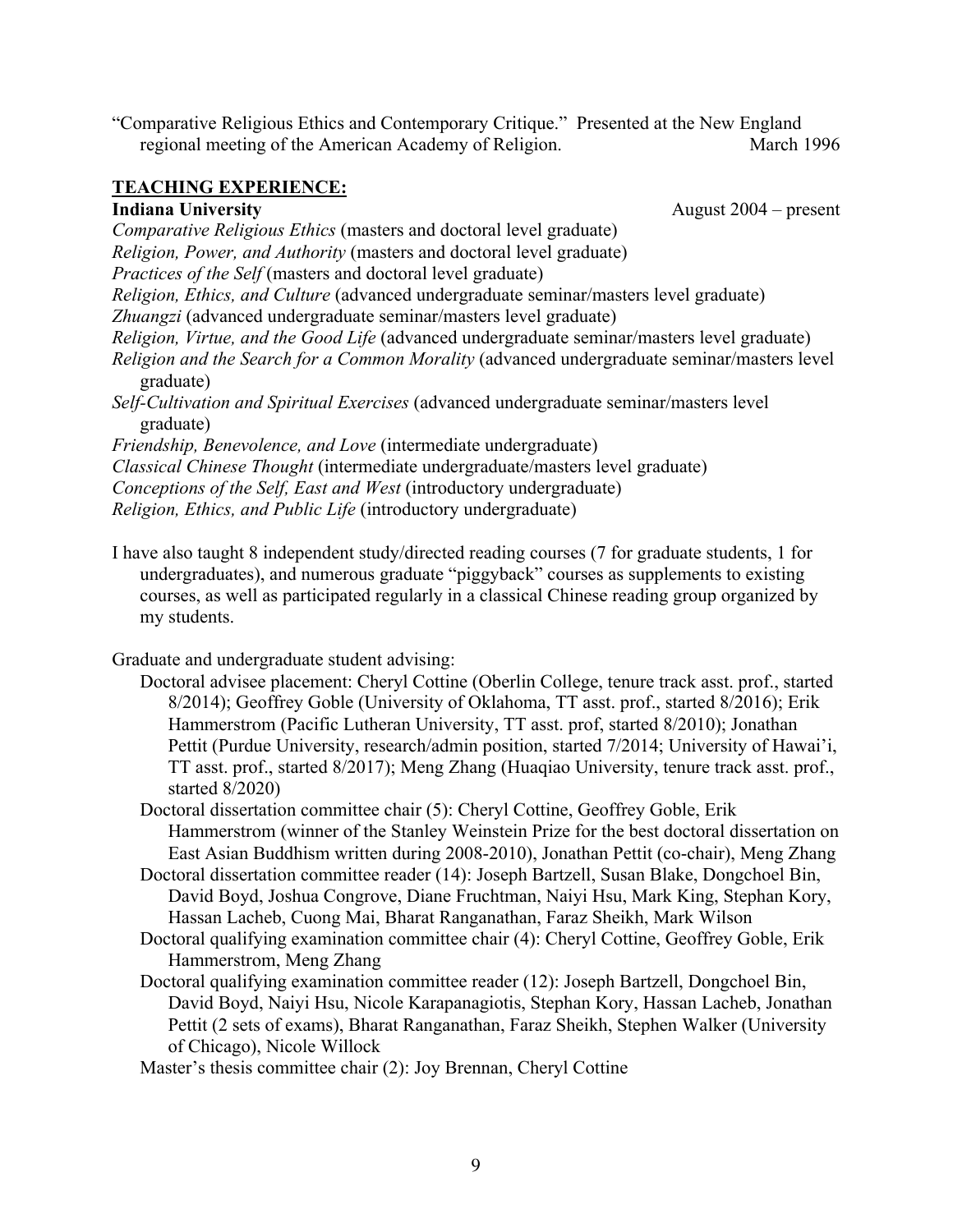Master's thesis committee reader (8): Paul Amato, Graham Bauerle, Brian Flaherty, Diane Fruchtman, Jeremy Gilmore, Paul Jackson, Laura Meyer, Sara O'Donnell Undergraduate honors thesis primary advisor (3): Daniel Burnham, Ron Estes, Tim Swanger Undergraduate honors thesis reader (3): Maggie Downham, A.J. Goldman, Becky Winn

*Christianity and Interreligious Dialogue* (senior capstone seminar for theology majors) *Friendship, Benevolence, and Love* (intermediate undergraduate) *Introduction to Chinese Religious Thought* (intermediate undergraduate) *The Problem of God* (introductory course in theology/religious studies)

**Jilin College of Electrification** Jilin City, P.R.C., July 1992 – June 1994 English Teacher in China with Volunteers in Asia. Taught English at a 3-year technical college in Manchuria. My students set provincial records for passage of standardized English tests.

# **OTHER ACADEMIC SERVICE:**

Service to the field: Associate Editor, *Journal of Religious Ethics* June 2011-December 2026 Member, Editorial Board, *Ethical Theory and Moral Practice* May 2021-April 2024 Member, Editorial Board, *Journal of Religious Ethics* January 2010-June 2011 Member, Advisory Board, rev. ed. of *Blackwell Companion to Religious Ethics* 2013-2017 Member, Nominations Committee, *Journal of Religious Ethics* November 2010-December 2011 Co-chair, Steering Committee, AAR Confucian Traditions group January 2017-December 2022 Member, Steering Committee, AAR CRE group January 2011-December 2011 Founder and Chair, Comparative Religious Ethics Group, a new unit in the American Academy of Religion September 2005-December 2010 Advisor to Routledge, *Comparative Religious Ethics*, Major Works Collection, ed. C. Matthews Routledge, 2015 Outside promotion referee 2021 Outside tenure referee 2011, 2020 Book manuscript referee for Columbia University Press, Georgetown University Press, Indiana University Press, Princeton University Press, Routledge Article referee for *Dao: A Journal of Comparative Philosophy, Journal of Chinese Religions, Journal of Military Ethics, Journal of Religious Ethics, Journal of the Society of Christian Ethics, Journal for the Study of Religion, Philosophy East and West* Grant referee, Swiss National Science Foundation 2017 Member, Search Committee for a new editor of the *JSCE* January-September 2005 Editorial Assistant to S.B. Twiss for two ethics journals September 1999-August 2000 University service: Member, IU-Bloomington Promotion Advisory Committee 2020-21 Member, College Committee on Graduate Education 2016-2018, 2020-21 Member, Executive Committee, IU Consortium for the study of Religion, Ethics, and Society 2016-2019 Member, College Strategic Planning Committee (chair of the Staffing and Professional Development subcommittee) 2016-2017

**Georgetown University** August 2001 – July 2004